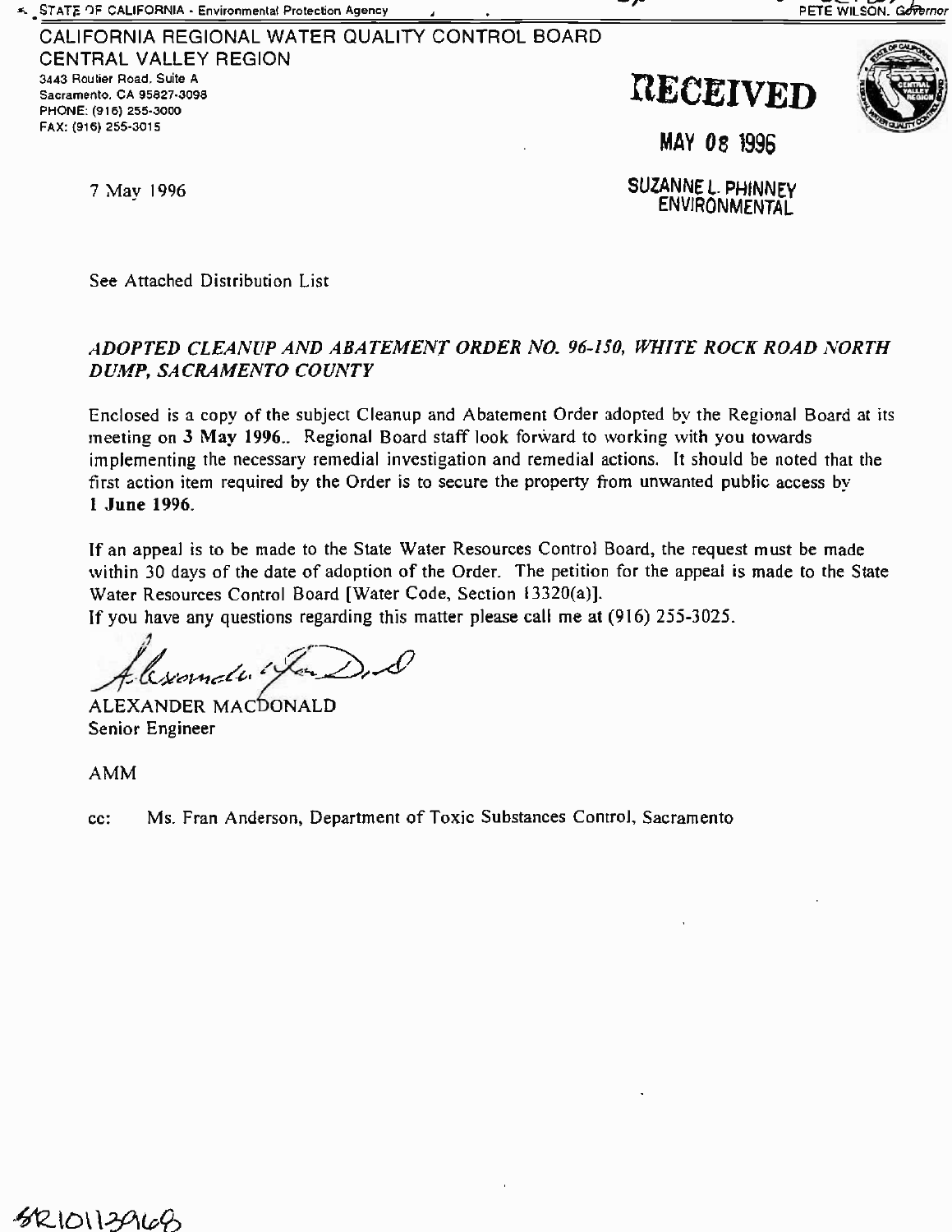Distribution List 7 May 1996

 $\mathbf{f}_{\mathbf{y},\mathbf{y},\mathbf{z}}$  and

Mr. Craig L Young CLC Investment Corporation 6060 Sunrise Vista Drive. Suite 2200 Citrus Heights, CA 95610

Ms. Suzanne Phinney Vice President-Environmental GenCorp Aerojet P.O. Box 13222 Sacramento, CA 95813-6000 Certified Mail Z 175 115 509

Certified Mail Z 175 115 507

Mr. Alan F. Olson c/o Mr. David R. Isola Riddle and Isola 2291 March Lane, Suite IOOD Stockton, CA 95207

Mr. Ben G. Petrucci c/o Richard K. Turner 555 Capitol Mall, Suite 1440 Sacramento, CA 95814

Certified Mail Z 175 115 498

Certified Mail Z 175 115 514

 $\mathcal{L}$ 

¥,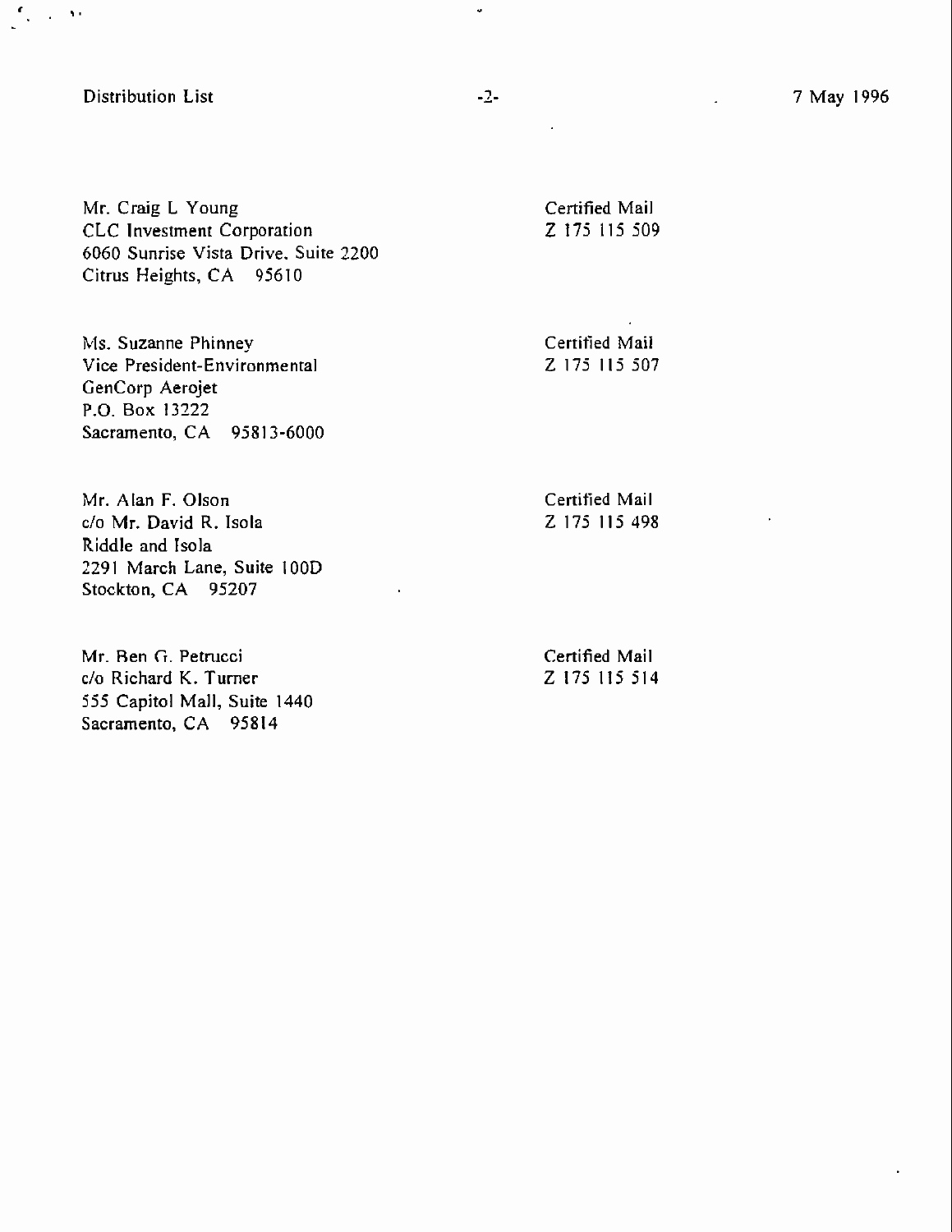# CALIFORNIA REGIONAL WATER QUALITY CONTROL BOARD CALIFORNIA REGIONAL WATER QUALITY CONTROL BOARD CENTRAL VALLEY REGION

## **MAY 08 1996**

# ORDER NO. 96-150 SUZANNEL. PHINNEY

 $\mathbf{f}$ 

ENVIRONMENTAL

#### CLEANUP AND ABATEMENT ORDER FOR CLC INVESTMENT CORPORATION, AEROJET-GENERAL CORPORATION, NORTH AMERICAN WASTE DISPOSAL COMPANY ALAN F. OLSON, AND BEN 0. PETRUCCI WHITE ROCK ROAD NORTH DUMP SACRAMENTO COUNTY

The California Regional Water Quality Control Board, Central Valley Region, (hereafter Board) finds that:

- The CLC Investment Corporation owns property south and west of the intersection of White Rock  $1.$ Road and Grant Line Road in Sacramento County near Rancho Cordova. The property is the location of the non-operating White Rock Road North Dump (Dump) The Dump was operated by North American Waste Disposal Company (NAWDCO) of which Ben G. Petrucci is the last surviving partner. Alan F. Olson and Alan T. Olson owned the property when the Dump was in operation, and was followed in ownership by Aerojet-General Corporation. CLC Investment Corporation, Aerojet-General Corporation, NAWDCO, Alan F. Olson, and Ben G. Petrucci are hereafter collectively referred to as Dischargers.
- 2. CLC Investment Corporation was required to perform a Solid Waste Assessment Test (SWAT) at the request of the Board and a Preliminary Endangerment Assessment (PEA) at the request of the Department of Toxic Substances Control. Briefly, the SWAT/PEA found concentrations of volatile organic contaminants (VOCs) in the ground water and VOCs, semi-volatile organics (SVOCs), polychlorinated biphenyls (PCBs), dioxins, and dibenzofurans in the vadose zone. The VOCs found in the ground water include up to 2100 micrograms per liter  $(\mu g/l)$  trichloroethylene (MCL of 5  $\mu$ g/l), 6.4  $\mu$ g/l 1,1-dichloroethylene (MCL of 5.0  $\mu$ g/l), 2.6  $\mu$ g/l of chloroform, and 3.3  $\mu$ g/l tetrachloroethane (MCL of 5.0  $\mu$ g/l). A source of these VOCs in ground water is the Dump. The extent of contamination in ground water downgradient from the Dump has not been determined. However, samples from ground water monitor wells on the property immediately south of the Dump have been found to contain the same chemcials at lower concentrations. The ground water flow direction is generally south, but may be somewhat to the southeast on the eastern portion of the The Dump.
- 3. The current plume of contaminated ground water creates or threatens to create a condition of pollution or nuisance.
- 4. Pollution means an alteration of the quality of waters of the state by waste to a degree which unreasonably affects (a) such waters for beneficial uses, or (b) facilities which serve such beneficial uses. [Water Code, Section 13050(1)]
- 5. The beneficial uses of the ground water are municipal, industrial, and agricultural supply.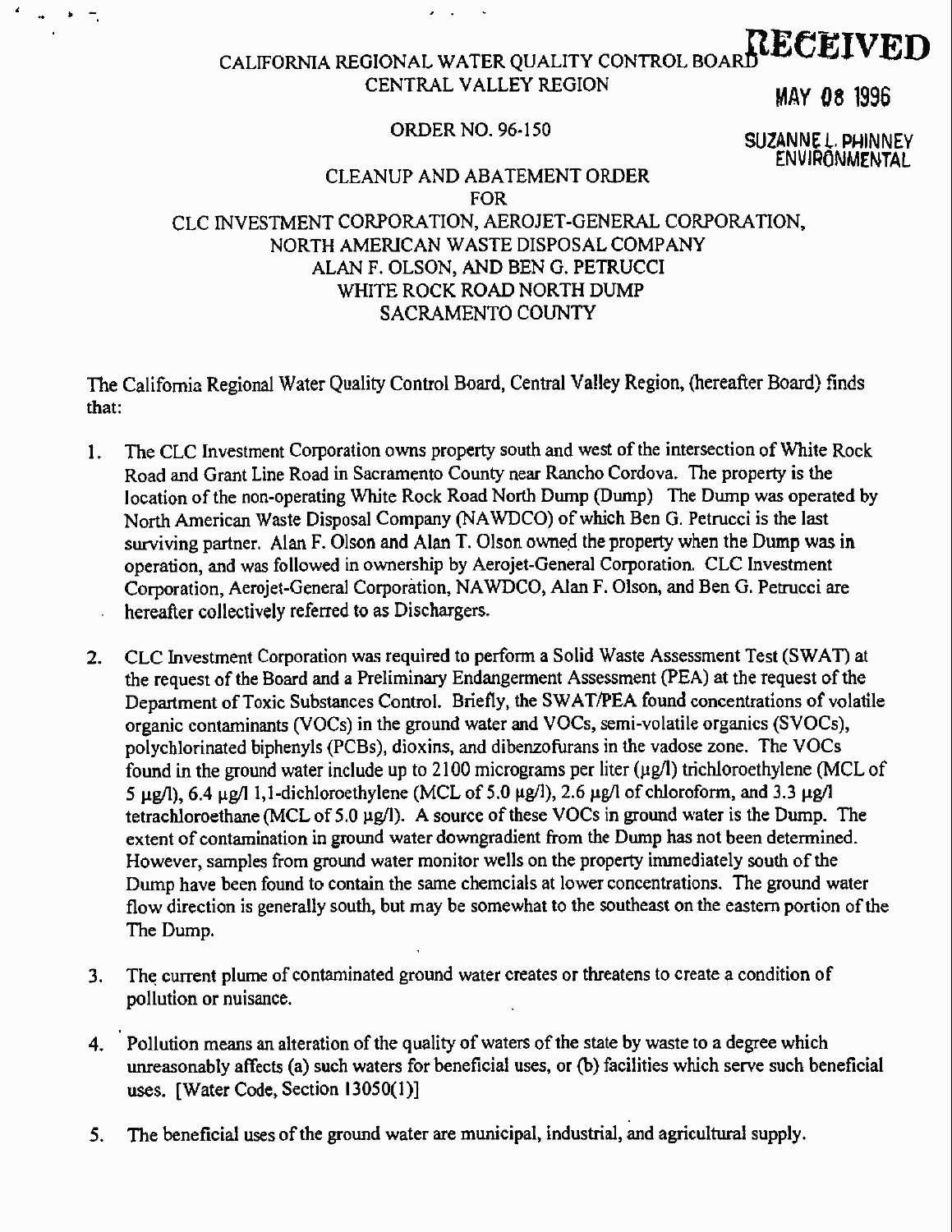### CLEANUP AND ABATEMENT ORDER NO. 96-150 CLC iNVESTMENT CORPORATION, ET AL. WHITE ROCK ROAD NORTH DUMP SACRAMENTO COUNTY

6. Any person who has discharged or discharges wastes into the waters of the state in violation of any waste discharge requirements or other order or prohibition issued by a Regional Water Quality Control Board (Regional Board) or the State Water Resources Control Board (State Board), or who has caused or permitted, causes or permits, or threatens to cause or permit any waste to be discharged or deposited where its is, or probably will be, discharged into the waters of the state and creates, or threatens to create, a condition of pollution or nuisance, shall upon order of the regional board clean up such waste or abate the effects thereof or, in the case or threatened pollution or nuisance, take other necessary remedial action. [Water Code, Section 13304(a)].

#### Site History

- 7. In 1954, Allan T. Olson (deceased) and his son Alan F. Olson purchased the property from Yuba Consolidated Gold Fields. On 30 December 1957, the County approved operation of a waste disposal site on the property by NAWDCO. NAWDCO was operated by partners Ben G. Petrucci, Ralph Sovell, and Allan T. Olson, while the property continued to be owned by the Olsons. NAWDCO was given a 15-year franchise for waste collection and disposal for the unincorporated areas of Sacramento County.
- 8. Aerojet leased the Dump from the Olsons from 1963-1970 as a buffer zone for their operations north of the Dump.
- 9. By Deed recorded 18 December 1969, the Olsons conveyed the property to Brighton Sand and Gravel, a dissolved California Corporation (of which Alan F. Olson was a coporate shareholder). Aerojet purchased the property from Brighton Sand and Gravel Company in June 1970.
- 10. In January 1974, Aerojet sold the property to Peter Lausevic who added his wife Verica Lausevic to the title in May 1975. The property was not operated as a waste disposal site by the Lausevics. The exact date that disposal operations ceased at the Dump prior to purchase by the Lausevics is uncertain.
- 11. Bene Soil took title from the Lausevics in March 1976. Mr. Lausevic was a general partner of Bene Soil. In 1978, Bene Soil went bankrupt and Hill Top Developers purchased the property from Bene Soil.
- 12. CLC Investment Corporation purchased the property from Hill Top Developers in 1988. Subsequently, Hill Top Developers filed for bankruptcy in 1994.

#### Other Findings

13. Aerojet-General Corporation owned the property and had knowledge of the activities that caused the pollution or nuisance at the site, and by virtue of its control over the property had the ability to

-2-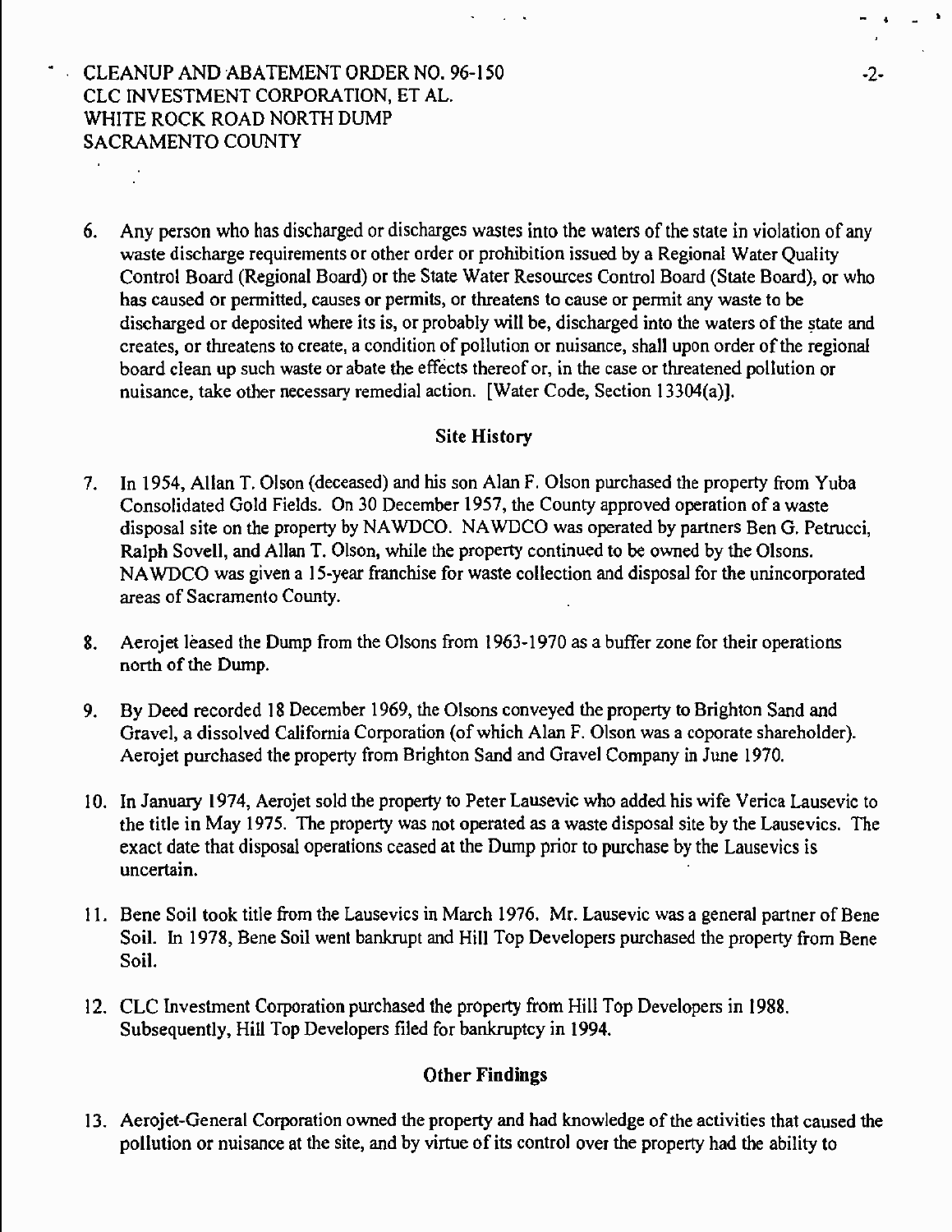CLEANUP AND ABATEMENT ORDER NO. 96-150 CLC [N VESTMENT CORPORATION, ET AL. WHITE ROCK ROAD NORTH DUMP SACRAMENTO COUNTY

 $\mathbf{J}$ 

 $\mathbf{y}^{\mathbf{r}}$ 

control the discharge. Aerojet's knowledge of the activities is enhanced due to Aerojet's disposing of a portion of its wastes at the Dump during the I 960s.

 $\mathcal{A}=\mathcal{A}=\mathcal{A}$ 

- 14. CLC Corporation owns the property and has knowledge of the activities that caused the pollution or nuiance at the site and, by virtue of its control over the property, has the ability to control the discharge.
- 15. In conducting an investigation of the quality of any waters of the state within its region, the Board may require that any person discharging or proposing to discharge waste within its region or any citizen or domiciliary, or political agency or this state discharging or proposing to discharge waste outside its region that could affect the quality of waters within its region shall furnish, under penalty of perjury, those technical or monitoring program reports as the Board may specify. The burden, including costs, for those reports shall bear a reasonable relationship to the need for the report and the benefits to be obtained from the reports. [Water Code Section 13267]
- 16. If the Dischargers fail to comply with this Cleanup and Abatement Order, the Executive Officer may request the Attorney General to petition the superior court for the issuance of an injunction.
- 17. If the Dischargers violate this Cleanup arid Abatement Order, then the Dischargers may be liable civilly in a monetary amount provided by statute.
- 18. The Dischargers shall be liable to the Regional Board for any cost incurred by the Board in cleaning up the wastes, abating the effects of the waste, supervising cleanup or abatement activities, or taking other remedial action. [Water Code Section 13304(c)(l)}
- 19. Issuance of this Order is an enforcement action taken by a regulatory agency and is exempt from the provisions of the California Environmental Quality Act (CEQA, Public Resources Code, Section 21000, et seq.) in accordance with Section 15321(a)(2), Title 14, California Code of Regulations.
- 20. Any person affected adversely by this action of the Board may petition the State Water Resources Control Board (State Board) to review this action. The petition must be received by the State Board within 30 days of the date on which this Order was signed. Copies of the law and regulations applicable to filing petitions will be provided upon request.

IT IS HEREBY ORDERED that, pursuant to Sections 13267 and 13304 of the California Water Code, CLC Investment Corporation, Aerojet-General Corporation, North American Waste Disposal Company, Alan F. Olson, and Ben G. Petrucci shall:

1. Submit a workplan, for approval by the Executive Officer, to determine the extent of contamination in the ground water and vadose zone emanating from the White Rock Road North Dump, both on